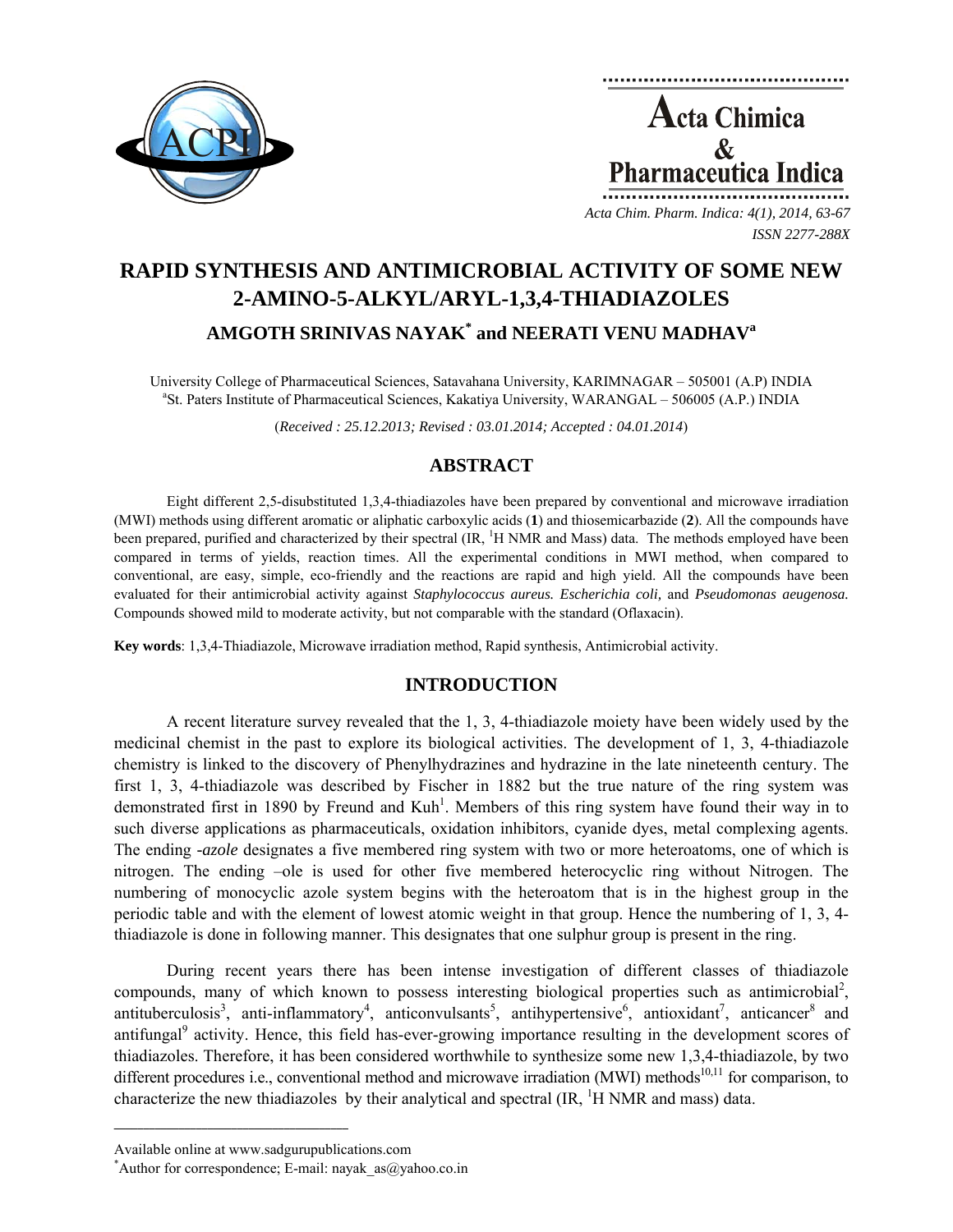Aromatic or aliphatic carboxylic acids (1) and thiosemicarbazide (2) were subjected to conventional and MWI methods **(Scheme 1)**.



The product obtained in each of such reactions was purified and characterized as 2-Amino-5 alkyl/aryl-1,3,4-thiadiazoles. In MWI method, the reaction time was considerably reduced (6 min only) with increased percentage yields (70-90%) when compared with the conventional method. Physical data of new 1,3,4-thiadiazoles are presented in Table 1.

|  |  | Table 1: Physical data of 2-amino-5-alkyl/aryl-1,3,4-thiadiazoles (3a-h) |  |
|--|--|--------------------------------------------------------------------------|--|
|  |  |                                                                          |  |

| $N$ -<br>'N<br>R<br>NH <sub>2</sub><br>`S |                    |                 |                     |            |                             |      |
|-------------------------------------------|--------------------|-----------------|---------------------|------------|-----------------------------|------|
| Compd.                                    | $\mathbf R$        | m.p.<br>$(^0C)$ | % Yield             |            | Mol. formula                | Mol. |
|                                           |                    |                 | <b>Conventional</b> | <b>MWI</b> |                             | Wt.  |
| 3a                                        | -H                 | 188-190         | 68                  | 83         | $C_2H_3N_2S$                | 101  |
| 3 <sub>b</sub>                            | $-CH3$             | 222-224         | 56                  | 69         | $C_3H_5N_2S$                | 115  |
| 3c                                        |                    | 220-222         | 61                  | 86         | $C_8H_7N_2S$                | 177  |
| 3d                                        | $H_3C$             | 218-220         | 52                  | 79         | $C_9H_9N_2S$                | 191  |
| 3 <sub>e</sub>                            | òн                 | 156-158         | 56                  | 64         | $C_8H_7N_2SO$               | 193  |
| 3f                                        | OCOCH <sub>3</sub> | 168-170         | 64                  | 84         | $C_{10}H_9N_2SO_2$          | 235  |
| 3g                                        | O <sub>2</sub> N   | 258-260         | 62                  | 90         | $C_8H_6N_3S$ O <sub>2</sub> | 222  |
| 3h                                        | $H_2N$             | 170-172         | 48                  | 69         | $C_8H_8N_3S$                | 192  |

 $\overline{a}$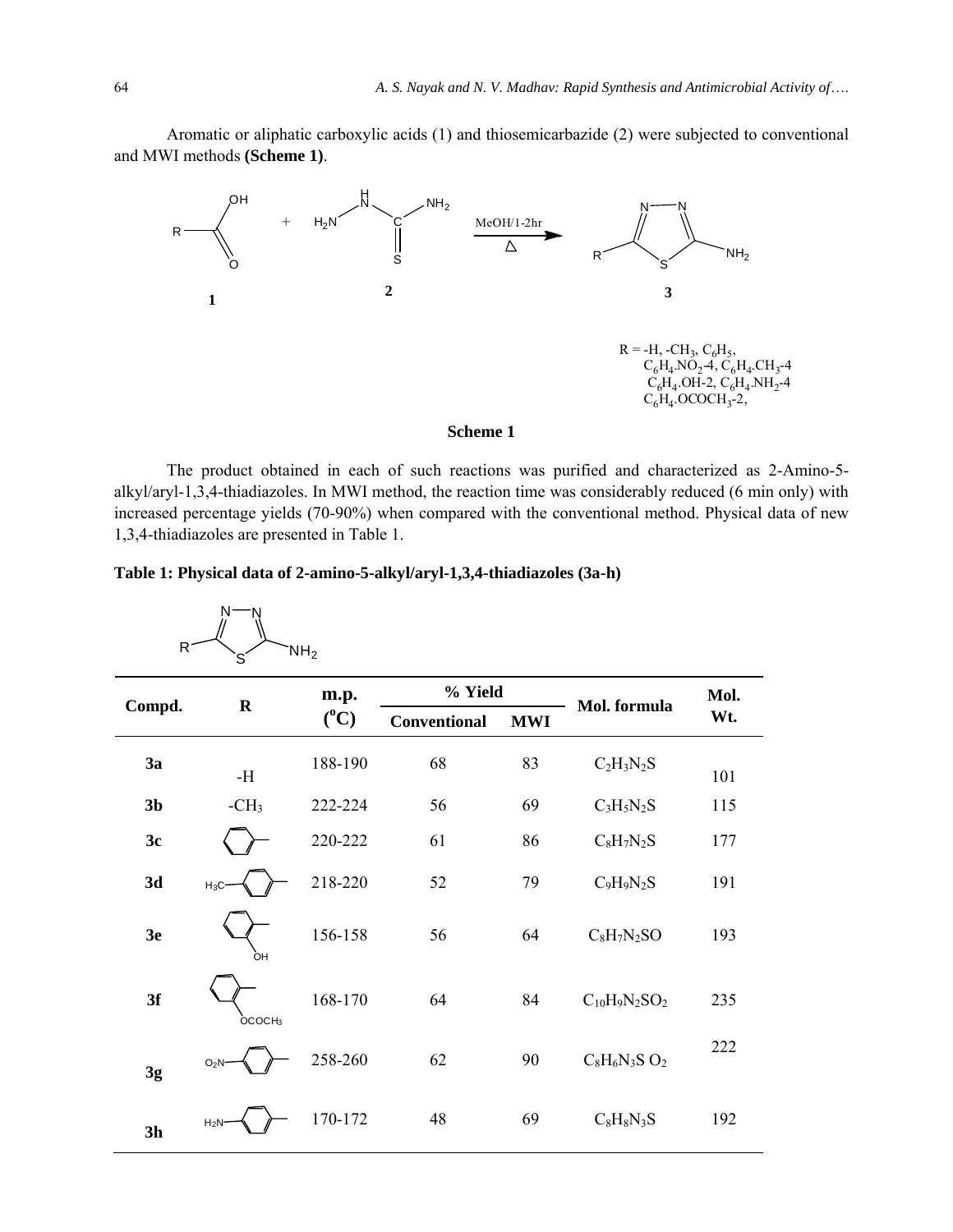## **EXPERIMENTAL**

Experimental procedures are given as general methods. All melting points were determined in open capillaries using Toshnwal melting point apparatus. Infra-red spectra of the compounds were recorded in KBr pellet using Shimadzu FTIR-8700 spectrometer, <sup>1</sup>H NMR spectra on omega-500 MHz spectrometer using TMS as internal standard and mass spectra by the direct inlet method on VG micro mass 7070 H spectrometer operating at 70 eV.

#### **Synthesis of 2-amino-5-alkyl/aryl-1,3,4-thiadiazoles**

#### **General procedure**

**(A) Conventional method:** Appropriate aliphatic or aromatic carboxylic acid (0.05 M) and thiosemicarbazide (0.05 M) were taken into a RB flask and dissolved in alcohol (25 mL) by shaking. To this, concentrated sulphuric acid (10 drops) was added while shaking and the reaction mixture was heated under reflux for 1-2 hrs, on a hot water bath. After completion of the reaction (monitored by TLC) alcohol was removed to a possible extent by distillation and the residue was cooled and triturated with crushed ice. The product was filtered, washed with small portion of cold water and dried. It was purified by recrystallization from hot alcohol.

**(B) Microwave irradiation method:** Appropriate aliphatic or aromatic carboxylic acid (0.05 M) and thiosemicarbazide (0.05 M) were taken into a beaker and dissolved in minor quantity of dimethyl formamide (10 mL). To this solution concentrated sulphuric acid (10 drops) was added while stirring. A funnel was hanged in the beaker and covered with a watch glass. The reaction mixture was subjected to the microwave irradiation at 480 W for 3-6 min, with a pulse rate of 30 sec, each in a domestic LG little chef microwave oven. The solvent was removed by distillation and residue was cooled and triturated with crushed ice. The resultant product was filtered, washed with small portions of cold water and dried. It was purified by recrystallization from hot alcohol.

#### **Spectral characterization data of 1,3,4-thiadiazoles**

**Infrared spectrum of the compound (KBr, 3g):** has exhibited absorption characteristics of: 3218  $(-NH<sub>2</sub>),$  3032 (C-H, aromatic), 1489 (C=C, aromatic) cm<sup>-1</sup>, respectively

<sup>1</sup>**H NMR spectrum of the compound (CDCl<sub>3</sub>, 3g):** showed proton signals at: 7.22 (s, 2H, -NH<sub>2</sub> of thiadiazole),  $7.55$  to  $8.02$  (m,  $4H$ ,  $-Ar-H$ )  $\delta$ , ppm, respectively.

**Mass spectrum (3g)** of the compound exhibited its molecular ion  $(M^+)$  at m/z 222.

Thus, based on the specified spectral data the compound has been characterized 2-amino-5-(4-nitro phenyl)-1,3,4-thiadiazole **(3g; R = C<sub>6</sub>H<sub>4</sub>,NO<sub>2</sub>-4)**.

Adopting the above two procedures eight (8) different 2-amino-5-alkyl/aryl-1,3,4-thiadiazoles have been synthesized and characterized.

### **Antimicrobial activity**

All the synthesized compounds have been screened for their antimicrobial activity by cup-plate<sup>12</sup> agar diffusion method by measuring inhibition in zone in mm. Ofloxacin (50  $\mu$ g/mL) was used as a standard drug for antibacterial activity. The compounds were screened for their antibacterial activity against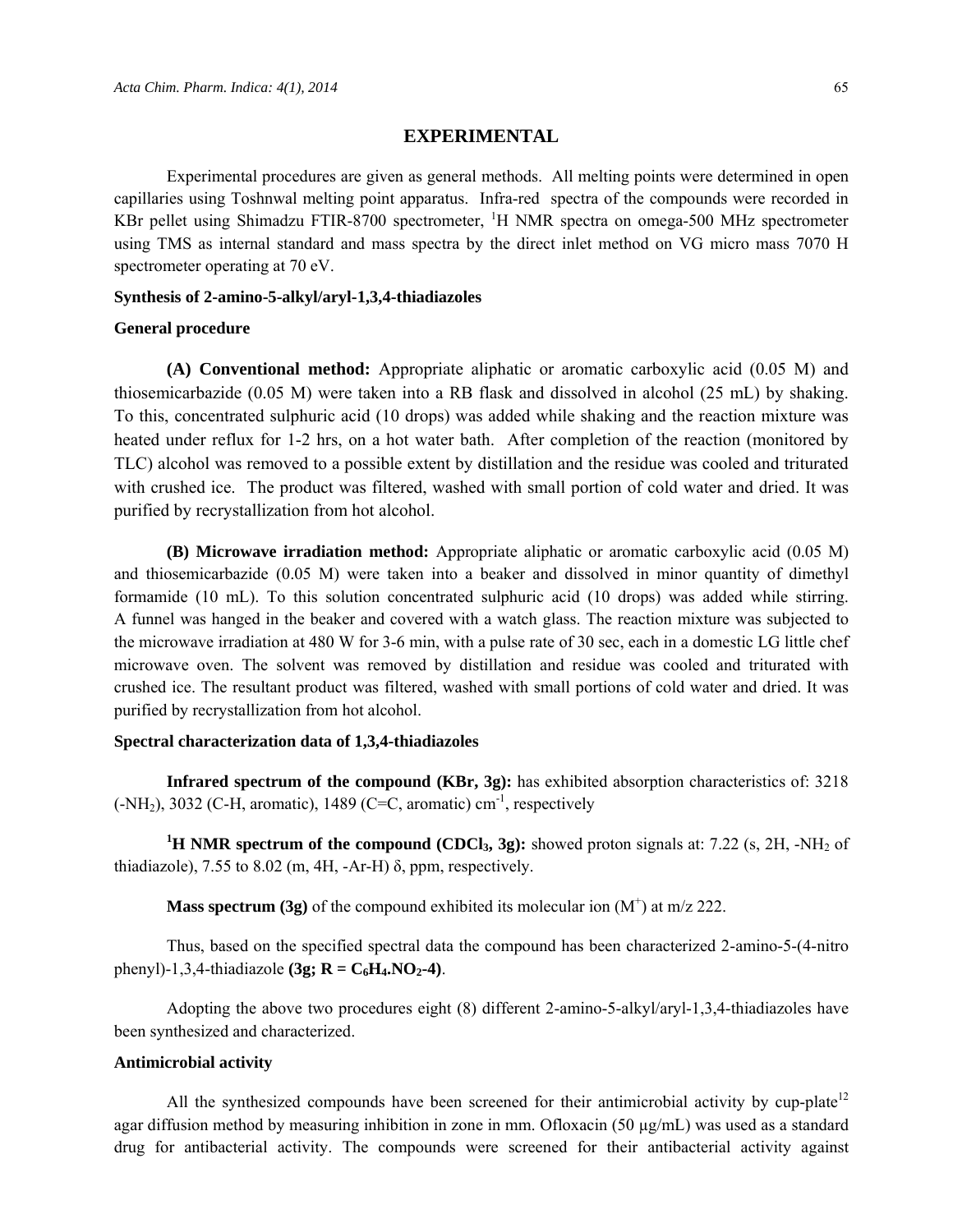*Staphylococcus aureus. Escherichia coli,* and *Pseudomonas aeugenosa* in neutrint agar medium. The sterilized agar media was poured into Petri dishes and allowed to solidify. On the surface of the media microbial suspension were spread with the help of sterilized triangular loop. A stainless steel cylinder of 8 mm diameter (pre-sterilized) was used to bore cavities. All the synthesized compounds (100 mg) were placed serially in the cavities with the help of micropipette and allowed to diffuse for 1.0 hr. Dimethyl sulfoxide (DMSO) was used as a solvent for all compounds and as a control. These plates were incubated at 37°C for 34 hrs. the zone of inhibitions were observed around the cups and calculated. The results are presented in Table 2.

| S.<br>No.      | <b>Sample</b><br>code | <b>Staphylococus</b><br>aureus | <b>Escherichia</b><br>coli | <b>Pseudomonas</b><br>aeugenosa |
|----------------|-----------------------|--------------------------------|----------------------------|---------------------------------|
| $\mathbf{1}$   | 3a                    | 08                             | 10                         | 10                              |
| $\overline{2}$ | 3 <sub>b</sub>        | 10                             | 10                         | 11                              |
| 3              | 3c                    | 11                             | 11                         | 12                              |
| 4              | 3d                    | 12                             | 13                         | 11                              |
| 5              | 3e                    | 11                             | 10                         | 12                              |
| 6              | 3f                    | 15                             | 12                         | 13                              |
| 7              | 3g                    | 12                             | 15                         | 11                              |
| 8              | 3h                    | 13                             | 12                         | 13                              |
| 9              | <b>Ofloxacin</b>      | 18                             | 18                         | 16                              |
|                | $50 \mu g$ /cup       |                                |                            |                                 |

| Table 2: Antimicrobial activity of 2-amino-5-alkyl/aryl-1,3,4-thiadiazoles (3a-h) |  |
|-----------------------------------------------------------------------------------|--|
|                                                                                   |  |

# **RESULTS AND DISCUSSION**

2-Amino-5-alkyl/aryl-1,3,4-thiadiazoles (yield 70-90%) could be successfully synthesized by using appropriate aliphatic or aromatic carboxylic acid and thiosemicarbazide. Among the two different experimental methods adopted: (a) Conventional method and (b) MWI method, a significant increase in yields with a shorter reaction times have been recorded in the latter (MWI) method, when compared with conventional methods, which involves longer reaction times under refluxing conditions with moderate yields. All the eight compounds **(3a-3h)** have been screened for their antimicrobial activity by cup-plate agar diffusion method by measuring the inhibition zone in mm. Ofloxacin (50  $\mu$ g/mL) was used as a standard drug for antibacterial activity. The thiadiazole derivative **3f** having a 2-acetoxy phenyl group showed potent antibacterial activity against *S. aureus*, where as compound **3g** having 4-nitro phenyl group showed maximum inhibition against *E. Coli* and compounds **3f** and **3h** showed maximum antibacterial activity against *S. aerugenosa* with 2-acetoxy phenyl, 4-amino phenyl respectively. Rest of the compound showed mild to moderate antibacterial activity.

 $\ddot{N}$   $\rightarrow$   $\ddot{N}$